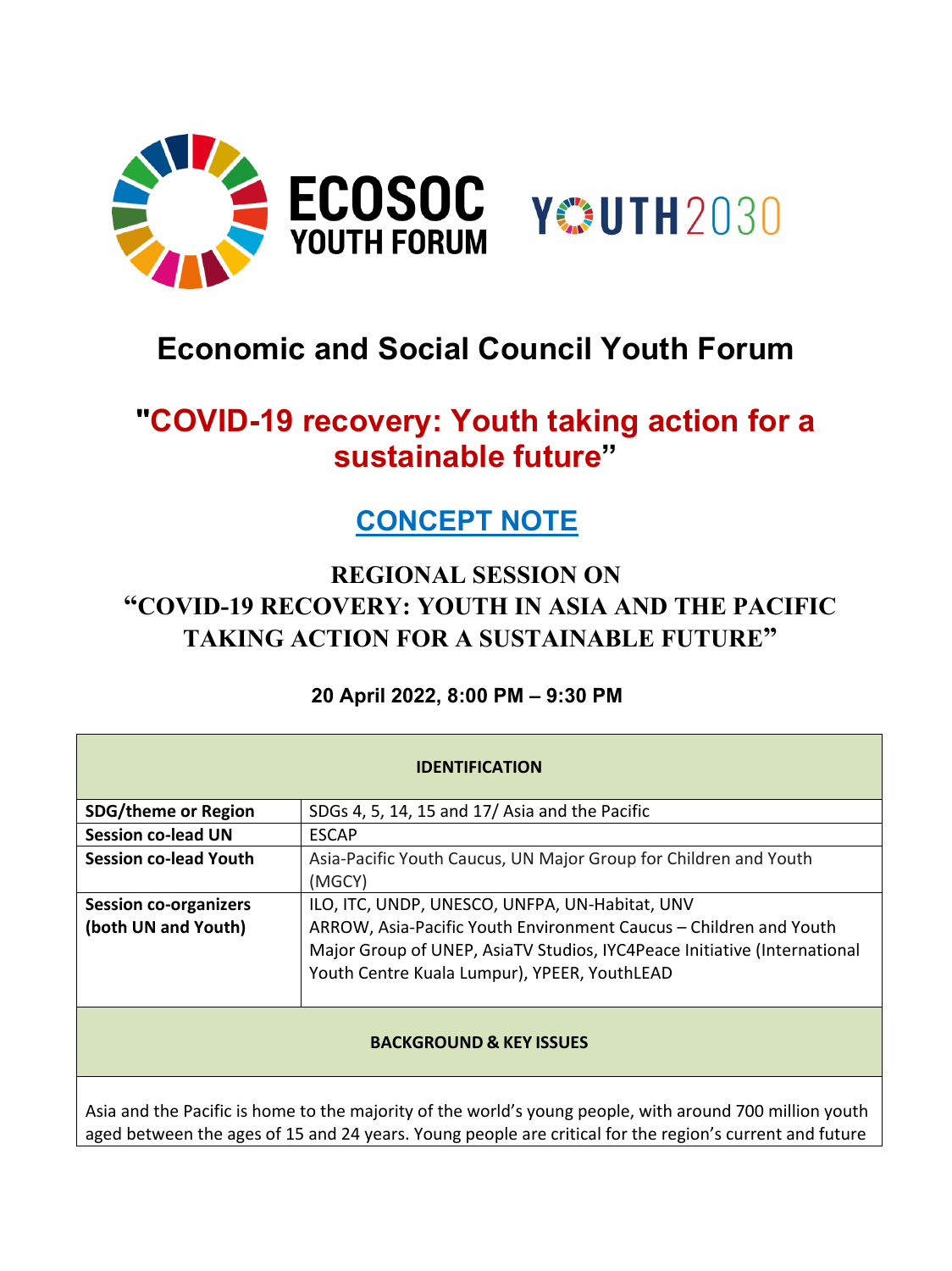economic and social development, yet the COVID-19 pandemic has taken a serious toll on their wellbeing and development. Compared to other population groups, the impact of COVID-19 on their morbidity and mortality was less severe. However, children and young people have been hit at many fronts, socio-economically, through severe disruptions to their jobs and employment opportunities; their education, training and learning have been disrupted; and their personal and social life has been shattered at a crucial age, negatively affecting their mental health. The pandemic has also tested and derailed progress in gender equality, disproportionately affecting girls and young women's rights and opportunities. Furthermore, the Asia-Pacific region is also one of the most vulnerable to the effects of climate change, with land and marine degradation, biodiversity loss, also impacting the lives and ability to grow, develop and survive of young generations. The impact of the pandemic has also affected progress in these areas. The UN Decades of Ocean Science and Family Farming are two opportunities for young people to actively engage in protecting ocean and land resources as we move into the postpandemic era.

As countries bounce back from COVID-19, it will be necessary to reimagine youth-adult relationships in development. To advance and deliver on the Sustainable Development Goals meaningfully and effectively, it will be crucial to create enabling and supportive ecosystems that provide opportunities for young people to be fully involved in shaping, developing, and implementing policies, strategies and interventions. Health and well-being needs should be addressed. Education, training and learning must be tailored to the requirements of youth, with technology being used in equitable terms. Furthermore, targeted and effective investments are needed to enhance the labour market prospects of young people, including through effective training initiatives and support to enterprises, jobs and incomes.

The Asia-Pacific Regional Session will explore the significant role that young people play, including volunteering, in ensuring a meaningful, inclusive and sustainable COVID-19 recovery, highlighting the necessity to treat them as equal partners in development, mobilize their talent and harness their potential and skills in innovation, technology, job creation, to boost the economies and advance social and environmental progress. The event will present key trends and challenges faced by young people, such as lack of decent work and productive employment opportunities, gender disparity, education, social and political exclusion, access to resources, and digital divide and will shed light on the importance of youth empowerment and partnerships to reach the most vulnerable and marginalized.

By presenting key recommendations from young people in all their diversity across the region, best practices and transformative pathways for youth empowerment and participation in governance, it will celebrate young people leaderships and their agency as agents of change.

#### **SESSION OBJECTIVES**

- To ensure that the interests of young people are meaningfully included in setting, transforming, and implementing the regional agenda on sustainable development, with specific reference to the ECOSOC Youth Forum, and the HLPF 2022 processes.
- To explore the role youth play in building back better from COVID-19 and how this can be leveraged to achieve the SDGs.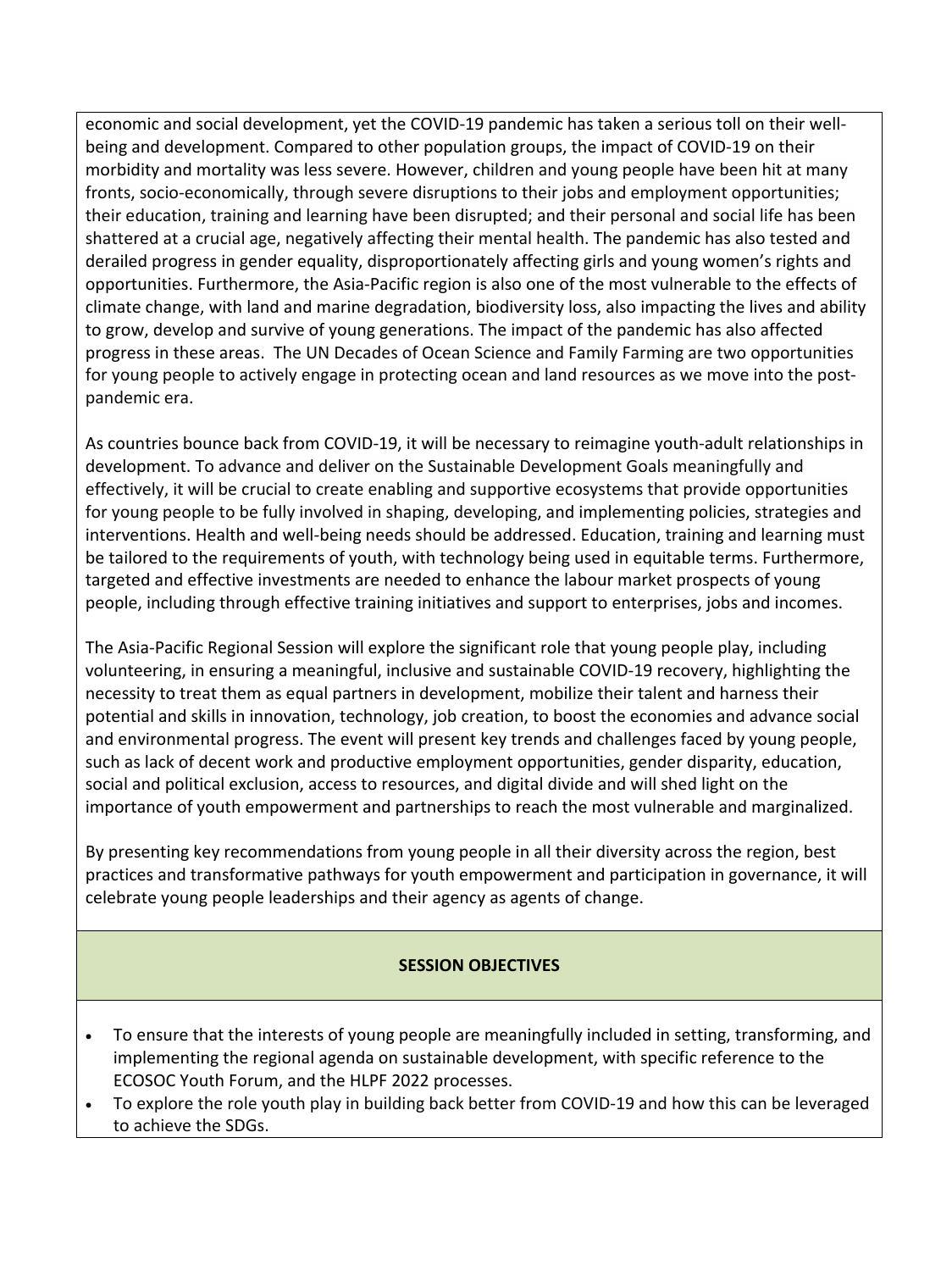- To assess the progress, gaps and challenges related to achieving the SDGs slated for in-depth review - SDG 4, 5, 14, 15 and 17 - from a youth perspective, as well as address structural and systemic barriers to youth inclusion as partners to address these SDGs.
- To share the inclusive Youth Call to Action developed at Asia-Pacific regional, subregional and national levels to inform the ECOSOC Youth Forum and HLPF in 2022.
- To promote partnership, youth volunteerism and civic participation as an efficient mechanism for community engagement to implement the 2030 Agenda and be partners in COVID-19 recovery.

#### **EXPECTED OUTCOMES**

- Sharing of lessons learned from youth-led action on the ground to inform future action for achievement of the SDGs through a young people lens.
- Young people from all walks of life, including the ones from disadvantaged communities and marginalized groups of population, are encouraged to take part and action through volunteerism in the efforts to achieve the SDGs.
- Youth voices are amplified in the regional and global SDG review processes.
- Recommendations from the session are integrated in national policies and programmes through continued advocacy on SDGs.

#### **APPROACH USED TO GENERATE CONCRETE CONTRIBUTIONS AND RECOMMENDATIONS**

The event will build on the outcomes of the Asia-Pacific Forum on Sustainable Development (APFSD) Youth Forum. A discussion involving diverse youth will identify the effective models to support an upscale youth-led action that increase opportunities and mechanisms for young people to be partners in building societal resilience and advancing SDGs in the region while building back better from COVID-19. It will lead to a series of recommendations, which will be developed to hone key messages from the region to inform the drafting of the ECOSOC Youth Forum Presidential Statement.

#### **OVERALL STRUCTURE AND FLOW**

Keynote speech followed by two sets of fireside chats, with panellists focusing respectively on SDGs 4 (Quality Education) and 5 (Gender Equality); and 14 (Life under Water) and 15 (Life on Land). The same person will moderate the two panel discussions. The moderator will anchor the session and will be a youth representative who has actively engaged in the APFSD Youth Forum.

Flow: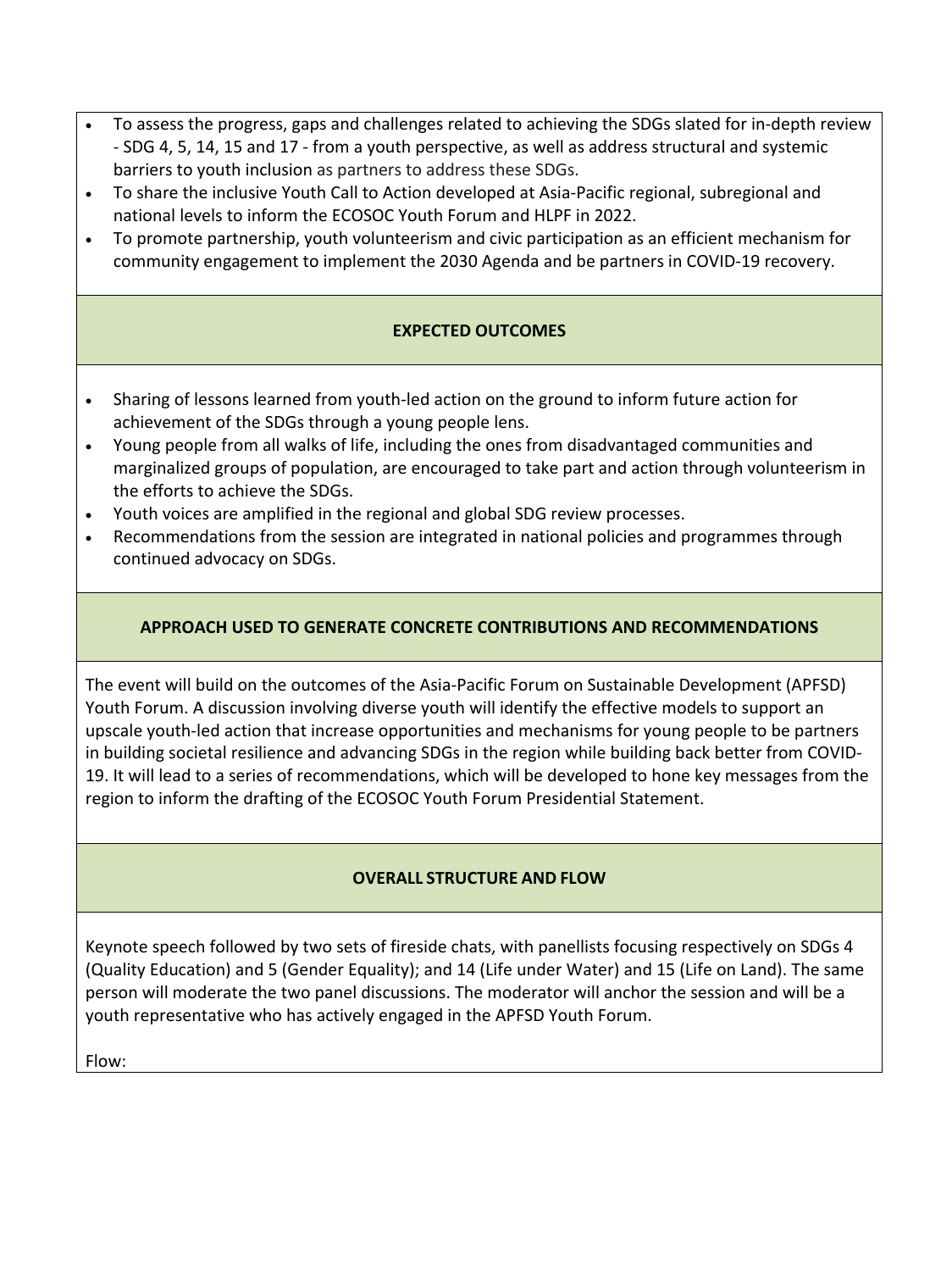07:30 – 08:00 Waiting room slide show - these will be short stories contributed by youth on the work they are undertaking to implement the SDGs 08:00 – 08:07 Welcome and opening remarks (Video and speech by Youth representative) 6 minutes 08:07 – 08:15 Inspirational talk 8 minutes  $08:15 - 08:18$ Mentimeter: 3 minutes 08:18 – 08:20 Introduction on the 2 fireside chats by the moderator: 2 minutes 08:20 – 08:40 Fireside chat on SDG 4 and SDG 5, with SDG 17 as cross-cutting issue: 20 minutes 08:40 – 09:00 Fireside chat on SDG 14 and SDG 15, with SDG 17 as cross-cutting issue: 20 minutes  $09:00 - 09:15$ Moderated Q&A: 15 minutes  $09:15 - 09:18$ 

Mentimeter: 3 minutes

09:18 – 09:25 Youth Call for Action video: 3 minutes Possibilities for youth engagement: 4 minutes

09:25 - 09:30 Closing remarks and way forward (United Nations) 5 minutes

#### **SESSION DISCUSSION QUESTIONS**

1. What were some of the major contributions of young people to combatting the COVID-19 pandemic and how can these be harnessed to support future sustainable development efforts, with specific reference to the ECOSOC Youth Forum, and HLPF 2022 processes?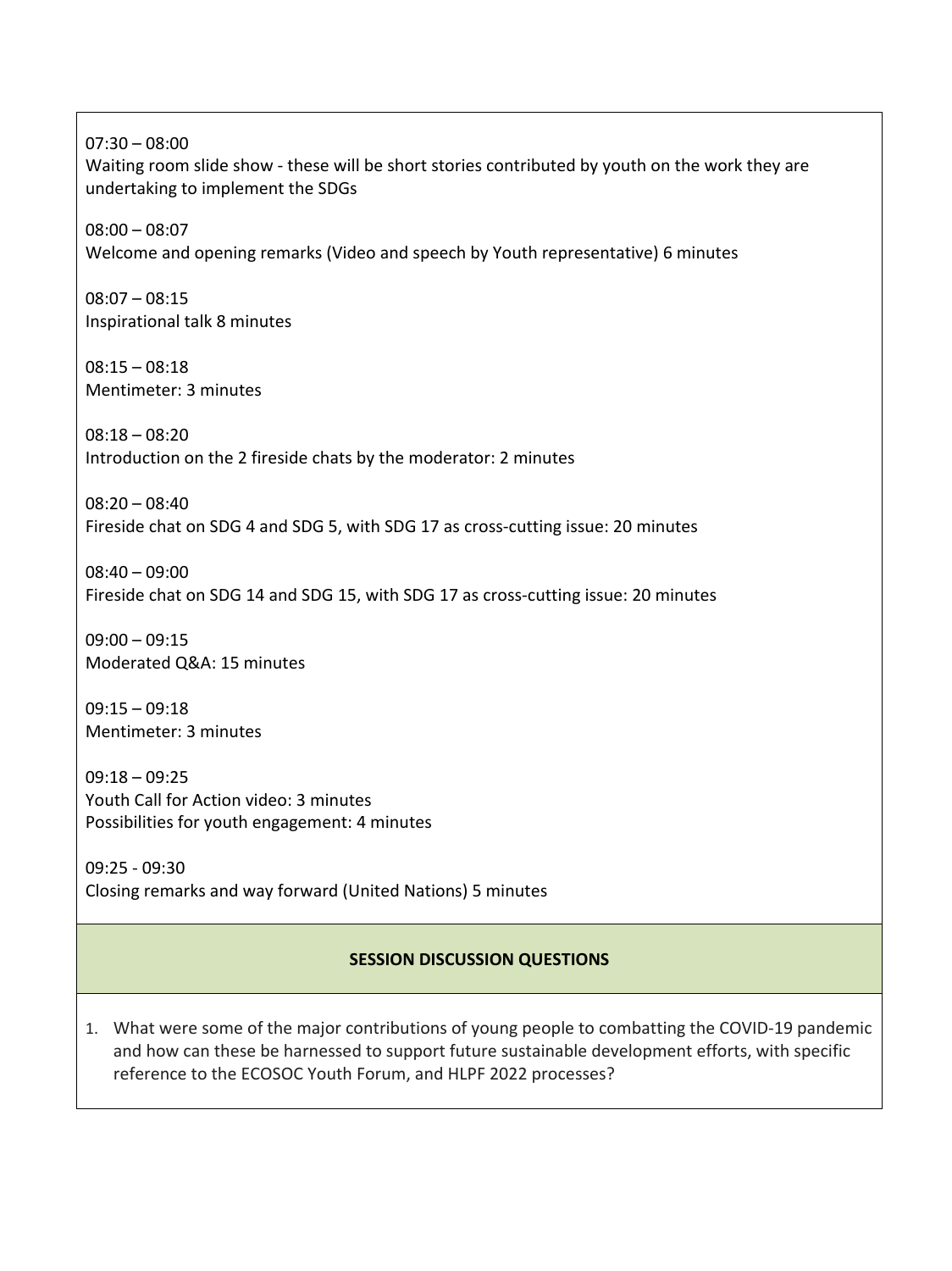- 2. How can youth better collaborate to ensure that the available youth convening spaces are expanded and harnessed to increase opportunities for youth to be part of policy dialogue and solution setting for the SDGs?
- 3. What are the main areas of progress, as well as gaps and challenges, related to achieving the SDGs slated for in-depth review - SDG 4, 5, 14, 15 and 17 - from a youth perspective, including on genderresponsive initiatives to improve education, learning, training and employment opportunities, sustainable use of ocean and land resources, and peacebuilding by and with young people?
- 4. What are some immediate steps that can be taken to address structural and systemic barriers to youth inclusion in sustainable development processes?

#### **NAMES OF SESSION SPEAKERS AND MODERATOR(S)**

Master of Ceremony

• Ms. **Agatha Lydia Natania**, ASEAN Youth Organization / Asia- Pacific Youth Caucus, Major Group for Children and Youth

Welcome and opening remarks:

• Ms. **Sharifah Norizah Syed Ahamad Kabeer**, Regional Caucus Coordinator (Asia-Pacific), Major Group for Children and Youth / IYC4Peace Initiative of International Youth Centre Kuala Lumpur

Inspirational talk:

• Mr. **Jivitesh Gupta**, Youth Volunteer, STEPS (Stepping Towards Enhancing Policy Structures) Youth network anchored by The YP Foundation

Mentimeter facilitator:

• Ms. **Eriko Yamada**, Young Professionals in Foreign Policy (YPFP) / Migration Youth and Children Platform

Fireside chats:

- Moderator: Ms. **Riju Dakal**, President, YUWA
- Panellist SDG 4: Mr. **Lepani Penijamini Vunituraga**, UNV Associate Humanitarian Affairs Officer
- Panellist SDG 5: Ms. **Jennelaine Dingalan**, UN Women Consultant, Youth Advocate, Co-Founder Daily Habi
- Panellist SDG 5: Ms. **Afruza Tanzi**, SDG Activist
- Panellist SDG 14: Mr. **Zhu Jiannan**, Chief Executive Officer, Orca Uboat
- Panellist SDG 15: Mr. **Aidil Iman Aidid**, Eco-activist and Volunteer affiliated with the Malaysian Youth Delegation
- Panellist SDG 17: Ms. **Wakana Asano**, IBM / Asia- Pacific Youth Caucus, Major Group for Children and Youth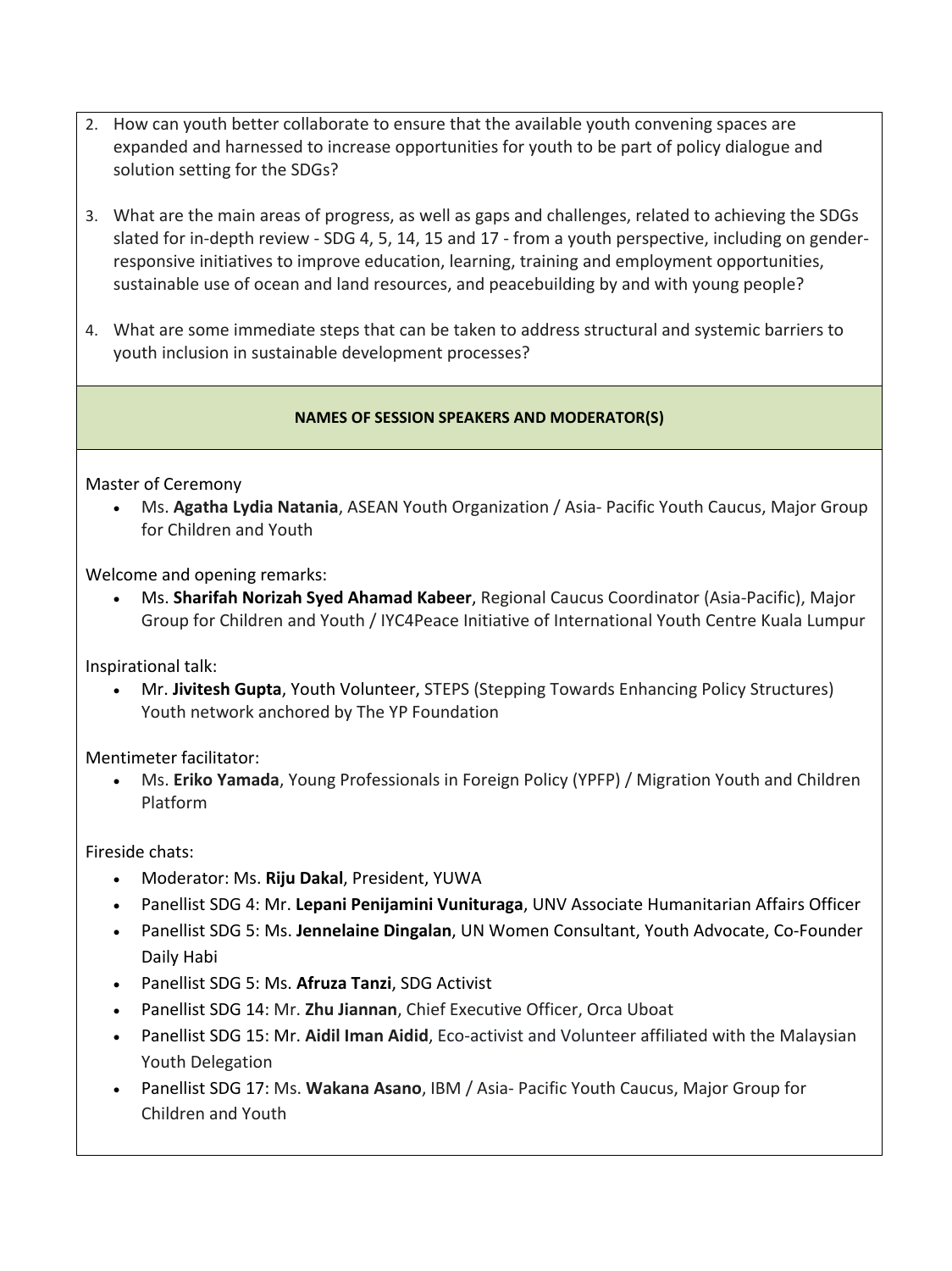Moderated Q&A:

• Mr. **Fsahat ul Hassan**, SAARC Youth Platform / Asia- Pacific Youth Caucus, Major Group for Children and Youth

Youth Call for Action:

• Mr. **Clarence Gio Almaite,** Children and Youth Major Group for the United Nations Environment Programme

Closing remarks:

• Mr. **Riccardo Mesiano**, Sustainable Development Officer, Economic and Social Commission for Asia and the Pacific

#### **OVERVIEW OF PREPARATORY EVENT/CONSULTATION**

ESCAP in collaboration with ARROW along with the regional co-conveners, YouthLead and YPEER Asia-Pacific, is organizing a Youth Forum, back-to-back to the 9<sup>th</sup> Asia-Pacific Forum on Sustainable Development (APFSD). Resonating the theme of the HLPF 2022 and APFSD 2022, the annual APFSD Youth Forum theme is: **"Building back better from COVID-19 while advancing the full implementation of the 2030 Agenda in Asia and the Pacific with young people at the forefront of SDG Action.** The forum will take into account the different and particular impacts of the COVID-19 pandemic across the identified Sustainable Development Goals, and forge meaningful and inclusive youth engagement in the follow-up, review and implementation of the SDGs.

The outcomes of the APFSD Youth Forum, the APFSD Youth Call to Action, will feed into the ECOSOC Youth Forum 2022, as well as the High-Level Political Forum 2022. At the same time the outcomes of the youth forum will contribute to the APFSD intergovernmental fora outcomes, including engagements with Member States interventions. The Youth Call to Action will also contribute to national level followup and review with governments in respective countries. In addition, we will ensure young people representation and active participation in all these identified forums such as the ECOSOC Youth Forum, and HLPF.

#### **SUGGESTED READING**

ILO and ADB, 2020. Tackling the COVID-19 Youth Employment Crisis in Asia and the Pacific. Available at:<https://www.adb.org/publications/covid-19-youth-employment-crisis-asia-pacific>

ILO, 2021. An update on the youth labour market impact of the COVID-19 crisis. Available at: [https://www.ilo.org/emppolicy/pubs/WCMS\\_795479/lang--en/index.htm](https://www.ilo.org/emppolicy/pubs/WCMS_795479/lang--en/index.htm)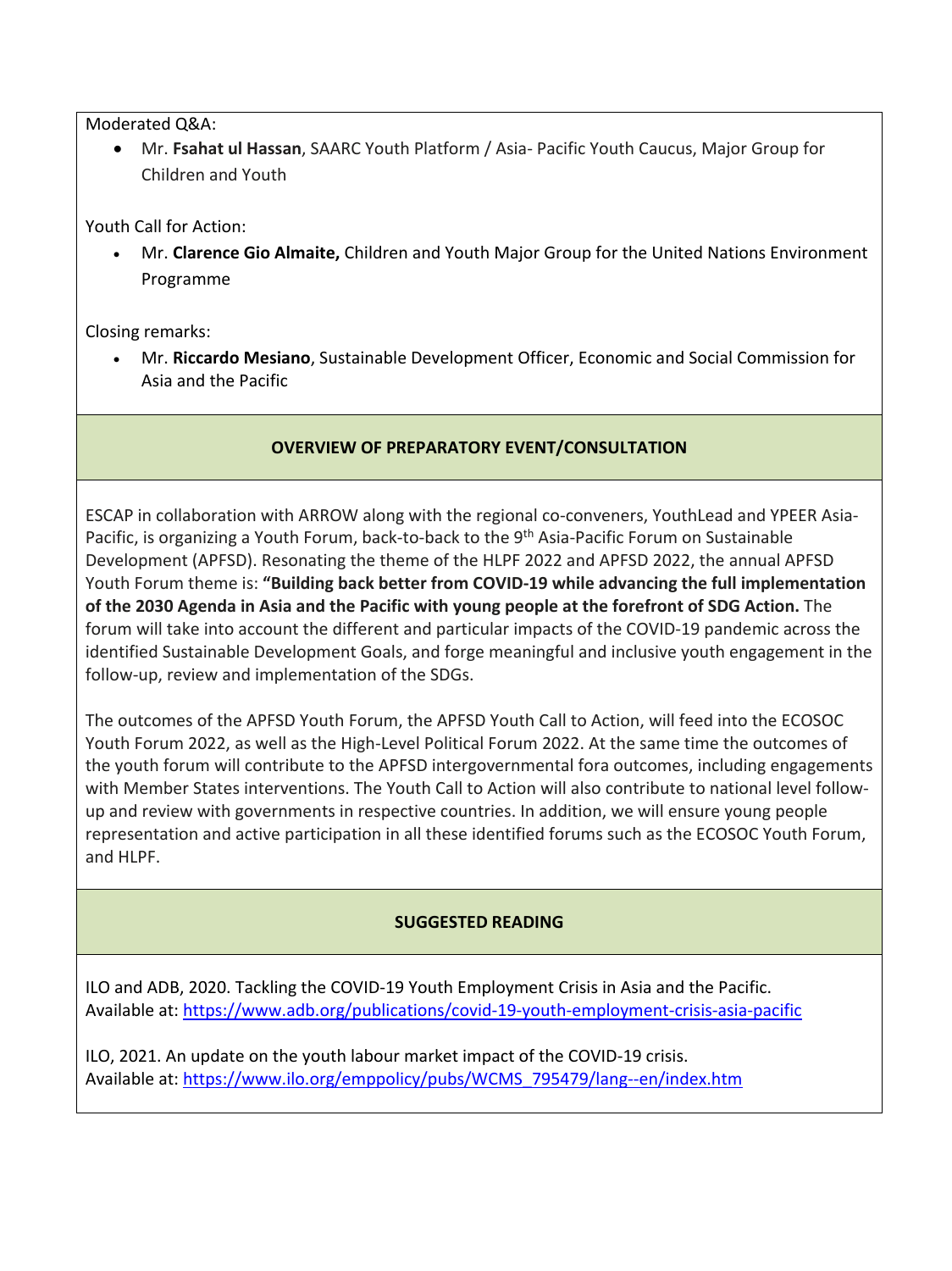ILO, 2021. Youth employment and entrepreneurship in Asia-Pacific: Lessons for a human-centred recovery.

Available at: [https://ilo.org/wcmsp5/groups/public/---asia/---ro-bangkok/---ilo](https://ilo.org/wcmsp5/groups/public/---asia/---ro-bangkok/---ilo-jakarta/documents/meetingdocument/wcms_821343.pdf)[jakarta/documents/meetingdocument/wcms\\_821343.pdf](https://ilo.org/wcmsp5/groups/public/---asia/---ro-bangkok/---ilo-jakarta/documents/meetingdocument/wcms_821343.pdf)

Pacific Community, 2021. Policy Review, COVID-19 and Pacific Youth. Available at: [https://spccfpstore1.blob.core.windows.net/digitallibrary](https://spccfpstore1.blob.core.windows.net/digitallibrary-docs/files/0f/0f1140ab0f24d6effe7c1bf5196de596.pdf?sv=2015-12-11&sr=b&sig=3fLciOvCwd2Hz86SkGYc8Q%2B8Fy%2BqElyf7jSycTF25kc%3D&se=2022-08-29T15%3A15%3A15Z&sp=r&rscc=public%2C%20max-age%3D864000%2C%20max-stale%3D86400&rsct=application%2Fpdf&rscd=inline%3B%20filename%3D%22Policy_Review_Number_1___COVID_19_and_Pacific_youth.pdf%22%20)[docs/files/0f/0f1140ab0f24d6effe7c1bf5196de596.pdf?sv=2015-12-](https://spccfpstore1.blob.core.windows.net/digitallibrary-docs/files/0f/0f1140ab0f24d6effe7c1bf5196de596.pdf?sv=2015-12-11&sr=b&sig=3fLciOvCwd2Hz86SkGYc8Q%2B8Fy%2BqElyf7jSycTF25kc%3D&se=2022-08-29T15%3A15%3A15Z&sp=r&rscc=public%2C%20max-age%3D864000%2C%20max-stale%3D86400&rsct=application%2Fpdf&rscd=inline%3B%20filename%3D%22Policy_Review_Number_1___COVID_19_and_Pacific_youth.pdf%22%20) [11&sr=b&sig=3fLciOvCwd2Hz86SkGYc8Q%2B8Fy%2BqElyf7jSycTF25kc%3D&se=2022-08-](https://spccfpstore1.blob.core.windows.net/digitallibrary-docs/files/0f/0f1140ab0f24d6effe7c1bf5196de596.pdf?sv=2015-12-11&sr=b&sig=3fLciOvCwd2Hz86SkGYc8Q%2B8Fy%2BqElyf7jSycTF25kc%3D&se=2022-08-29T15%3A15%3A15Z&sp=r&rscc=public%2C%20max-age%3D864000%2C%20max-stale%3D86400&rsct=application%2Fpdf&rscd=inline%3B%20filename%3D%22Policy_Review_Number_1___COVID_19_and_Pacific_youth.pdf%22%20) [29T15%3A15%3A15Z&sp=r&rscc=public%2C%20max-age%3D864000%2C%20max](https://spccfpstore1.blob.core.windows.net/digitallibrary-docs/files/0f/0f1140ab0f24d6effe7c1bf5196de596.pdf?sv=2015-12-11&sr=b&sig=3fLciOvCwd2Hz86SkGYc8Q%2B8Fy%2BqElyf7jSycTF25kc%3D&se=2022-08-29T15%3A15%3A15Z&sp=r&rscc=public%2C%20max-age%3D864000%2C%20max-stale%3D86400&rsct=application%2Fpdf&rscd=inline%3B%20filename%3D%22Policy_Review_Number_1___COVID_19_and_Pacific_youth.pdf%22%20)[stale%3D86400&rsct=application%2Fpdf&rscd=inline%3B%20filename%3D%22Policy\\_Review\\_Number](https://spccfpstore1.blob.core.windows.net/digitallibrary-docs/files/0f/0f1140ab0f24d6effe7c1bf5196de596.pdf?sv=2015-12-11&sr=b&sig=3fLciOvCwd2Hz86SkGYc8Q%2B8Fy%2BqElyf7jSycTF25kc%3D&se=2022-08-29T15%3A15%3A15Z&sp=r&rscc=public%2C%20max-age%3D864000%2C%20max-stale%3D86400&rsct=application%2Fpdf&rscd=inline%3B%20filename%3D%22Policy_Review_Number_1___COVID_19_and_Pacific_youth.pdf%22%20)

1 COVID 19 and Pacific youth.pdf%22

UNDP, 2021. How Young Entrepreneurs in Asia-Pacific Responded to COVID-19. Available at:

<https://www.undp.org/publications/how-young-entrepreneurs-asia-pacific-responded-covid-19>

UNFPA, 2021. Youth and Covid-19 in Thailand: Socioeconomic impact of the crisis [https://thailand.unfpa.org/sites/default/files/pub-pdf/youth\\_and\\_covid-19\\_summary\\_brief\\_en.pdf](https://thailand.unfpa.org/sites/default/files/pub-pdf/youth_and_covid-19_summary_brief_en.pdf)

Pacific Community, 2021. Policy Review, COVID-19 and Pacific Youth [https://spccfpstore1.blob.core.windows.net/digitallibrary-](https://spccfpstore1.blob.core.windows.net/digitallibrary-docs/files/0f/0f1140ab0f24d6effe7c1bf5196de596.pdf?sv=2015-12-11&sr=b&sig=3fLciOvCwd2Hz86SkGYc8Q%2B8Fy%2BqElyf7jSycTF25kc%3D&se=2022-08-29T15%3A15%3A15Z&sp=r&rscc=public%2C%20max-age%3D864000%2C%20max-stale%3D86400&rsct=application%2Fpdf&rscd=inline%3B%20filename%3D%22Policy_Review_Number_1___COVID_19_and_Pacific_youth.pdf%22%20)

[docs/files/0f/0f1140ab0f24d6effe7c1bf5196de596.pdf?sv=2015-12-](https://spccfpstore1.blob.core.windows.net/digitallibrary-docs/files/0f/0f1140ab0f24d6effe7c1bf5196de596.pdf?sv=2015-12-11&sr=b&sig=3fLciOvCwd2Hz86SkGYc8Q%2B8Fy%2BqElyf7jSycTF25kc%3D&se=2022-08-29T15%3A15%3A15Z&sp=r&rscc=public%2C%20max-age%3D864000%2C%20max-stale%3D86400&rsct=application%2Fpdf&rscd=inline%3B%20filename%3D%22Policy_Review_Number_1___COVID_19_and_Pacific_youth.pdf%22%20)

[11&sr=b&sig=3fLciOvCwd2Hz86SkGYc8Q%2B8Fy%2BqElyf7jSycTF25kc%3D&se=2022-08-](https://spccfpstore1.blob.core.windows.net/digitallibrary-docs/files/0f/0f1140ab0f24d6effe7c1bf5196de596.pdf?sv=2015-12-11&sr=b&sig=3fLciOvCwd2Hz86SkGYc8Q%2B8Fy%2BqElyf7jSycTF25kc%3D&se=2022-08-29T15%3A15%3A15Z&sp=r&rscc=public%2C%20max-age%3D864000%2C%20max-stale%3D86400&rsct=application%2Fpdf&rscd=inline%3B%20filename%3D%22Policy_Review_Number_1___COVID_19_and_Pacific_youth.pdf%22%20)

[29T15%3A15%3A15Z&sp=r&rscc=public%2C%20max-age%3D864000%2C%20max-](https://spccfpstore1.blob.core.windows.net/digitallibrary-docs/files/0f/0f1140ab0f24d6effe7c1bf5196de596.pdf?sv=2015-12-11&sr=b&sig=3fLciOvCwd2Hz86SkGYc8Q%2B8Fy%2BqElyf7jSycTF25kc%3D&se=2022-08-29T15%3A15%3A15Z&sp=r&rscc=public%2C%20max-age%3D864000%2C%20max-stale%3D86400&rsct=application%2Fpdf&rscd=inline%3B%20filename%3D%22Policy_Review_Number_1___COVID_19_and_Pacific_youth.pdf%22%20)

[stale%3D86400&rsct=application%2Fpdf&rscd=inline%3B%20filename%3D%22Policy\\_Review\\_Number](https://spccfpstore1.blob.core.windows.net/digitallibrary-docs/files/0f/0f1140ab0f24d6effe7c1bf5196de596.pdf?sv=2015-12-11&sr=b&sig=3fLciOvCwd2Hz86SkGYc8Q%2B8Fy%2BqElyf7jSycTF25kc%3D&se=2022-08-29T15%3A15%3A15Z&sp=r&rscc=public%2C%20max-age%3D864000%2C%20max-stale%3D86400&rsct=application%2Fpdf&rscd=inline%3B%20filename%3D%22Policy_Review_Number_1___COVID_19_and_Pacific_youth.pdf%22%20) 1 COVID 19 and Pacific youth.pdf%22

UNESCO; 2021. Situation analysis on the effects of and responses to COVID-19 on the Education Sector in Asia: Regional synthesis report.

Available at:<https://unesdoc.unesco.org/ark:/48223/pf0000379539>

UNESCO, 2021. Youth in East and Southeast Asia confront the COVID-19 pandemic: It's time we listen to them.

Available at: [https://bangkok.unesco.org/content/youth-east-and-southeast-asia-confront-covid-19](https://bangkok.unesco.org/content/youth-east-and-southeast-asia-confront-covid-19-pandemic-its-time-we-listen-them) [pandemic-its-time-we-listen-them](https://bangkok.unesco.org/content/youth-east-and-southeast-asia-confront-covid-19-pandemic-its-time-we-listen-them)

UNESCO and UNICEF, 2021. 5-Year Progress Review of SDG 4 – Education 2030 in Asia-Pacific. Available at: <https://unesdoc.unesco.org/ark:/48223/pf0000379173/PDF/379173eng.pdf.multi>

UNFPA, 2021. Youth and Covid-19 in Thailand: Socioeconomic impact of the crisis. Available at: [https://thailand.unfpa.org/sites/default/files/pub-pdf/youth\\_and\\_covid-](https://thailand.unfpa.org/sites/default/files/pub-pdf/youth_and_covid-19_summary_brief_en.pdf)19 summary brief en.pdf